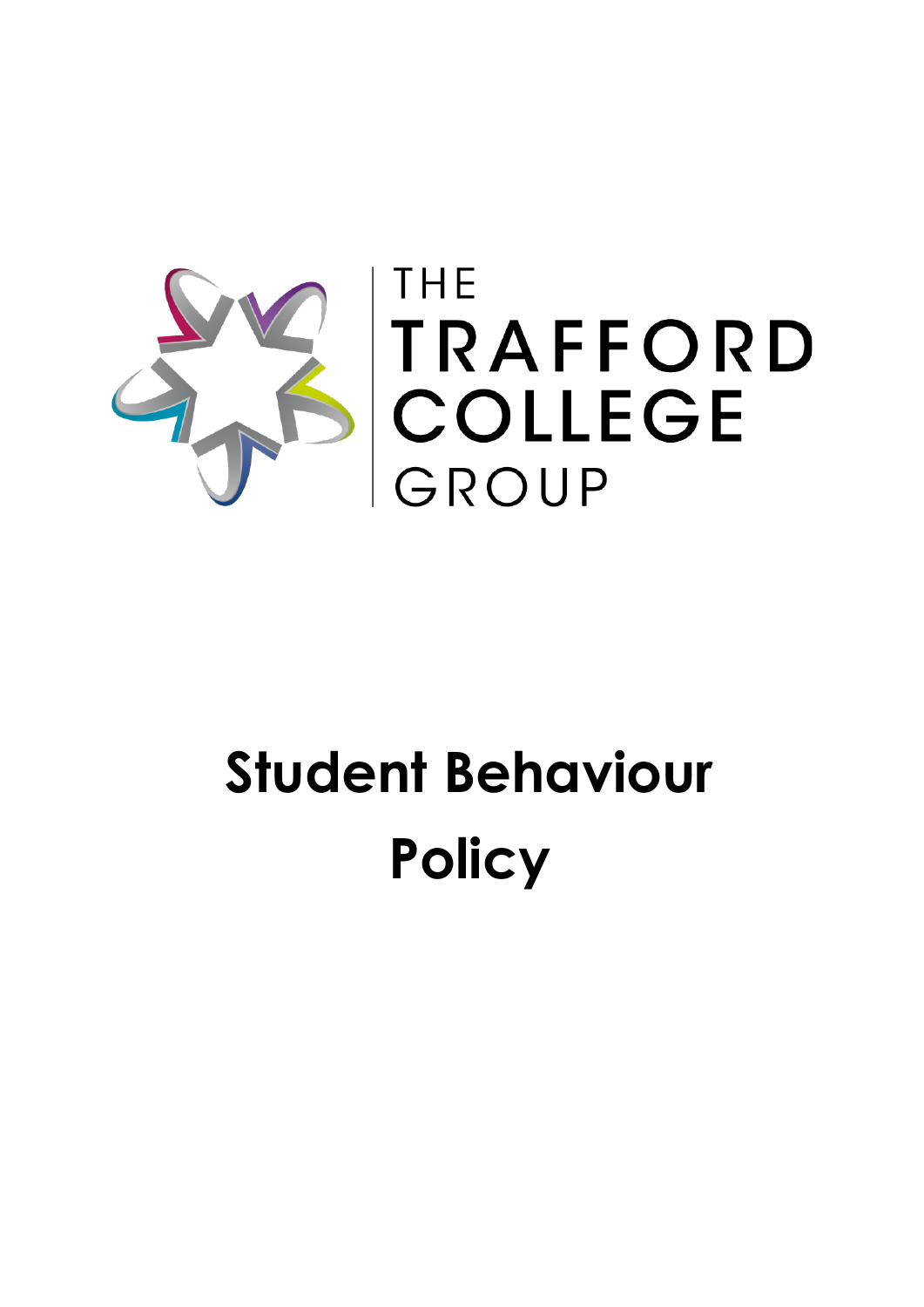| Author:               | <b>Assistant Principal: Student Experience and Support</b> |
|-----------------------|------------------------------------------------------------|
| <b>Consultation:</b>  | <b>TCG Leadership Team</b>                                 |
| Approval:             | <b>TCG Board of the Corporation</b>                        |
| <b>Version Date:</b>  | <b>June 2021</b>                                           |
| <b>Approved Date:</b> | 21 <sup>st</sup> July 2021                                 |
| <b>Next Review:</b>   | <b>June 2022</b>                                           |

## **Contents**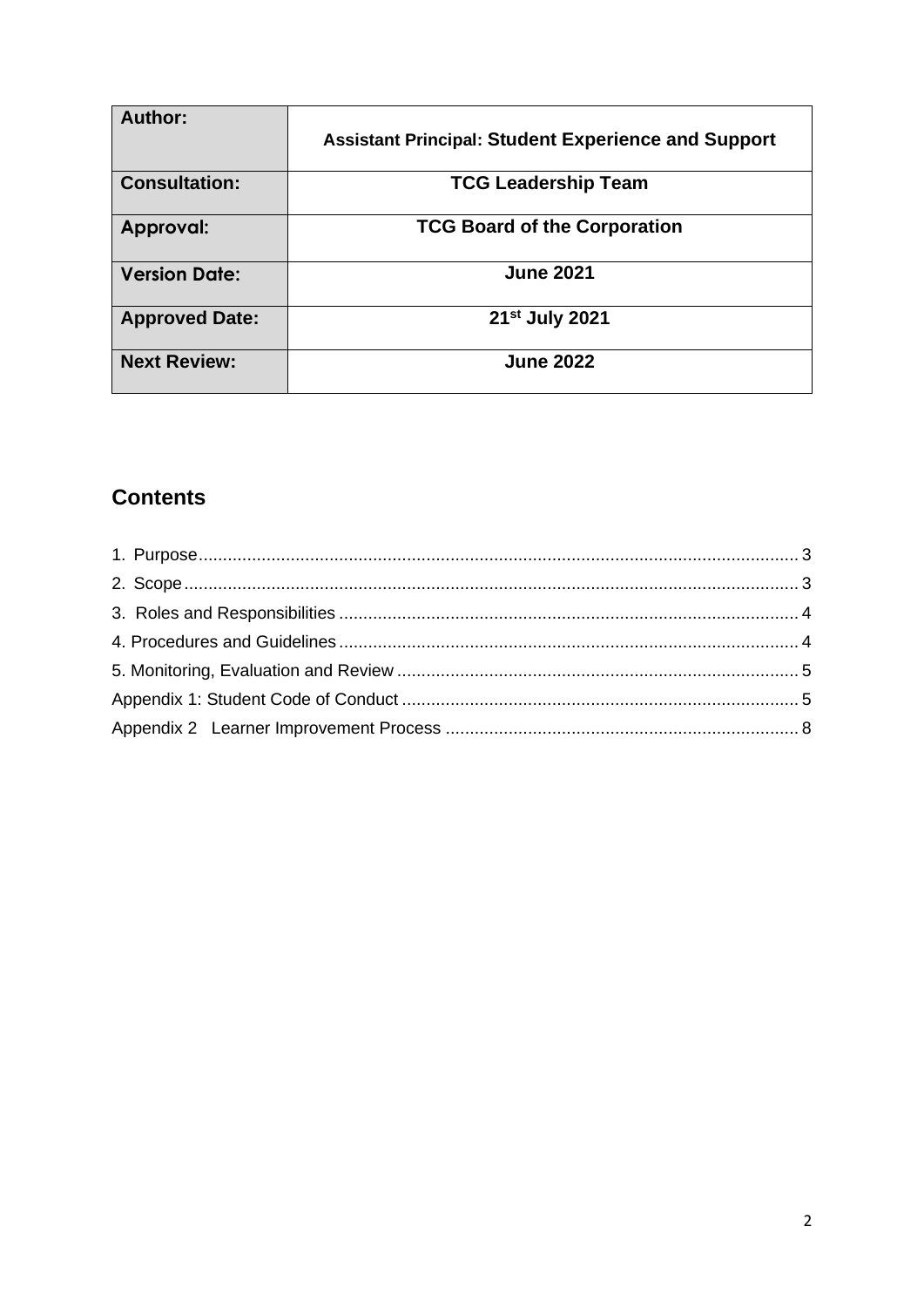## <span id="page-2-0"></span>**1. Purpose**

The purpose of the Student Behaviour Policy is to ensure the safety of students and staff, which in turn then allows all students to reach their full potential whilst studying at The Trafford College Group. The policy is based on the principle of 'acceptable behaviour' with rules to ensure safety and a spirit of cooperation across the Group community. A College wide commitment to improving behaviour will lead to greater student engagement, better support for staff and fewer incidents of negative behaviour. The key principles and aims of the policy apply before, throughout and after the students have completed their study at the Group.

It is everyone's responsibility to help maintain an environment conducive to learning, of which the Group Values are fundamental:

- Resilience
- Ambitious
- Respectful
- Collaborate
- **Inclusive**

It is essential to our mission that individuals are able to be part of the Group community without fear of:

- Disruption or interference with learning
- Actual threatened violence from others
- Bullying (including cyber bullying) and peer on peer abuse
- Harassment or discrimination, including sexual or racial harassment, or harassment on grounds of religion, belief or disability
- The promotion or use of illegal substances or alcohol
- Criminal behaviour
- Deliberate damage to property

## <span id="page-2-1"></span>**2. Scope**

This policy applies to all members of the college community and to all behaviour management issues arising within the College and/or whilst engaged in College related learning or activities. The policy acknowledges that preparation for employment or higher study leading into employment, is the principle objective of all our activities. As such it is part of our core business to ensure that relationships among students and employees reflect a positive and respectful culture. In turn this equips all students to become responsible, respectful citizens who contribute positively to society.

All employees and students will be made aware of this policy and associated procedures including the Learner Improvement Procedure, Suspension Procedure, and the College Code of Conduct at the start of the academic year. Students will be asked to sign a Learner Agreement /Enrolment Form on entering the College, which will commit them to abide by this policy and associated procedures throughout their time at College.

Classrooms rules will be agreed between employees and students at the start of the course and will be displayed in all teaching spaces in order for them to refer to, and revisit as required. The Group Values are displayed and discussed with students within Open Days, New Student Days and also at the start of term.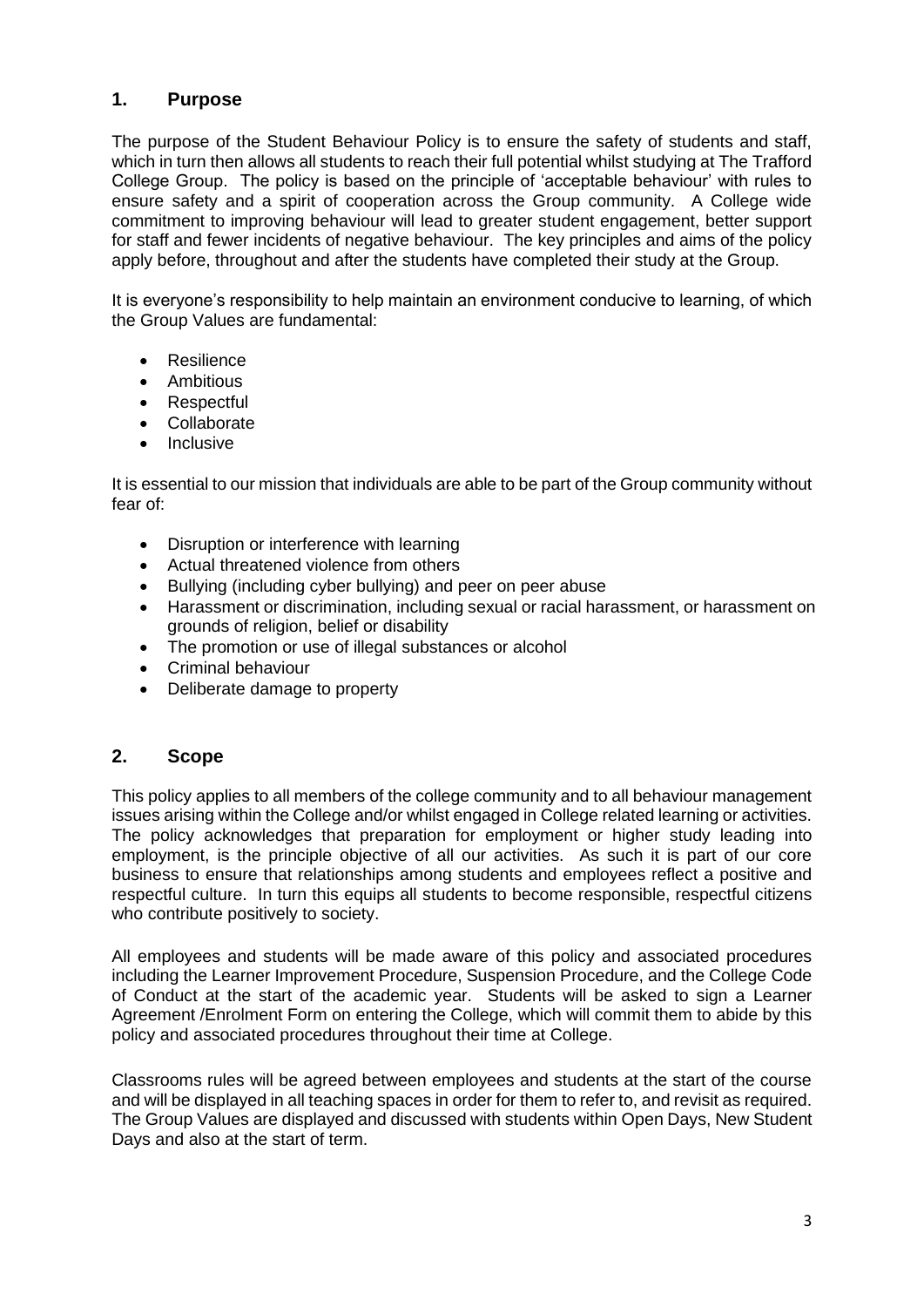## <span id="page-3-0"></span>**3. Roles and Responsibilities**

## **3.1 The Trafford College Group Governing Body**

The Governing body is committed to ensuring that the Group:

Meets the aims of this policy by reviewing the appropriate behaviour strategies and procedures with the Group Leadership Team throughout the academic year.

## **3.2 Leadership Team**

The Leadership Team will:

- Monitor the application of the policy with emphasis on reported incidents
- Highlight trends and expect these to be addressed
- Seek to ensure that procedures linked to this policy are adhered to
- Support the Learner Improvement Process where necessary

## **3.3 Heads of Studies/Heads of Faculty**

The Heads of Studies and Heads of Faculty will:

- Set high standards in terms of behaviour and attitudes towards learning
- Expect staff to uphold the high standards and support them in doing so
- Recognise and celebrate good behaviour and encourage others to do so
- Support all employees across the Group in maintaining the highest standards of behaviour through high quality teaching and learning and consistent implementation of the Student Behaviour Policy.
- Ensure that all positive behaviour processes and procedures are adhered to including the following: Learner Improvement Process, Attendance and Suspension Procedures.

## **3.4 Course Tutors and House Monitors**

Course Tutors and House Monitors should:

- Recognise and celebrate good behaviour
- Agree standards and values expected/required from students in the group, once agreed the values should be made clearly visible and applied consistently.
- Introduce the College Charter and share relevant information with students at the identified stages of the learner journey
- Monitor individual and group behaviour in classes and take appropriate action to address any issues
- Liaise with the Head of Studies/Heads of Faculty regarding intervention strategies
- Liaise with the appropriate senior manager over serious concerns
- Follow the Learner Improvement Process as appropriate in order to support students

## <span id="page-3-1"></span>**4. Procedures and Guidelines**

The Procedures and Guidelines to support this policy include:

- 
- College Charter College Charter Learner Improvement Procedure
- Course Tutor Guide Suspension Procedure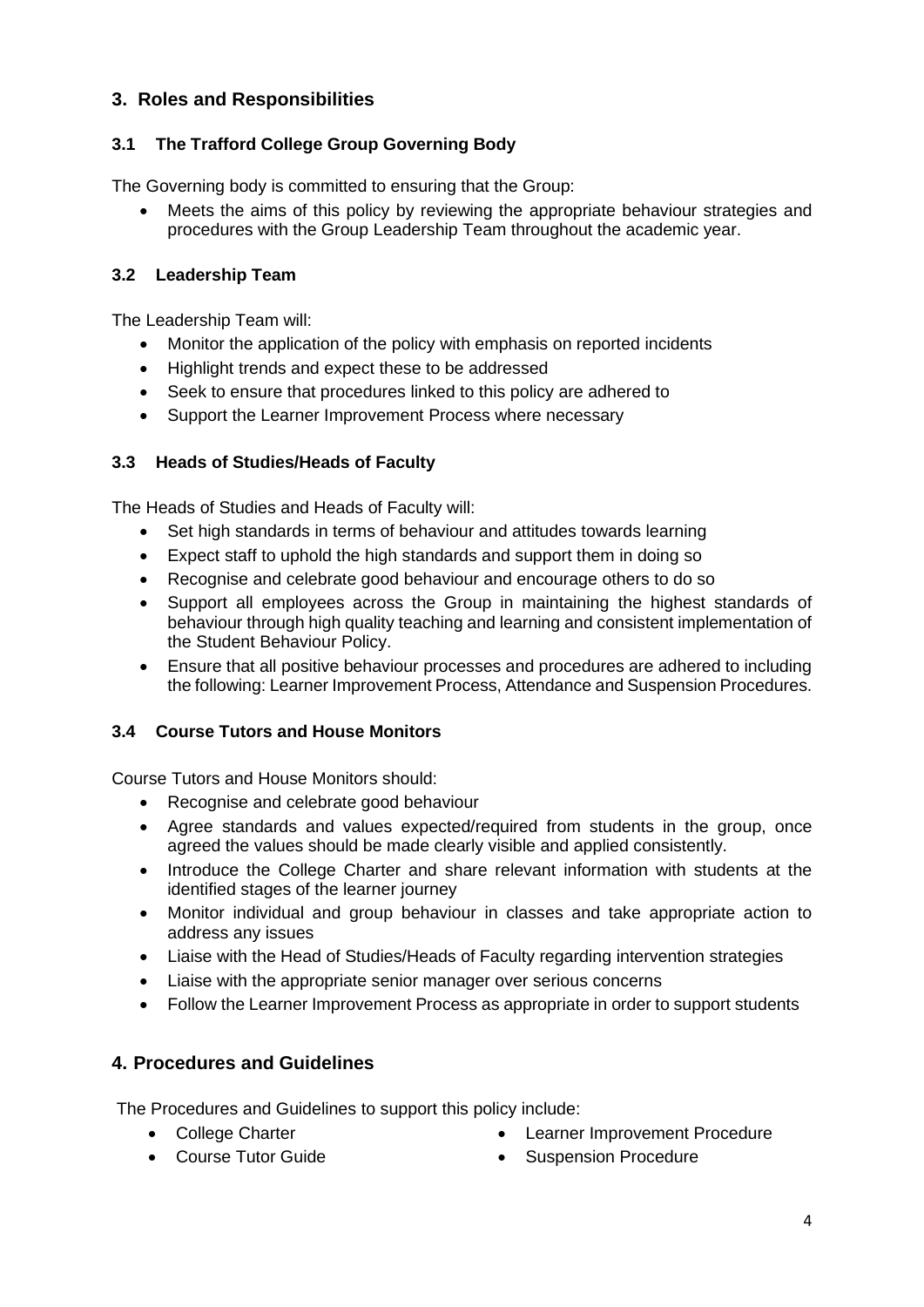## <span id="page-4-0"></span>**5. Monitoring, Evaluation and Review**

The Assistant Principal 16-19 Study Programmes, Student Experience and Support will lead on the implementation of the policy. They will monitor the effectiveness of this policy and related procedures and where necessary, make recommendations to the Leadership Team for improvement.

## <span id="page-4-1"></span>**Appendix 1: Student Code of Conduct**

#### **Trafford College Group believe that education is key to success and to your future, that's why the TCG make a commitment to YOU by:**

- 1. Ensuring that you have all of the important information to make informed decisions about your chosen course and that it meets your needs as an individual.
- 2. Supporting you with your learning needs enabling you to make a positive transition to college life.
- 3. Guiding you to reach your full potential by setting targets that are achievable yet challenging.
- 4. Providing you with high quality of teaching, learning and assessment which is both motivational and engaging.
- 5. Ensure that you meet the requirements for your course of study, including meeting deadlines, completing independent tasks and being prepared for lessons.
- 6. Help you reach your full potential by completing all tasks to the best of your ability and by acting on feedback from your tutors.
- 7. Delivering impartial advice on your own personal goals, careers and aspirations.
- 8. Enabling you to have access to a wide range of extra-curricular opportunities to enhance your skills.
- **9** Removing barriers to learning through our knowledge and approachable support services.
- **10** Taking action to further improve our College by listening to your views and feelings.

#### **Our aim is to ensure that you have a successful and enjoyable time with us. In order to achieve this aim, it's important that we work in partnership.**

This includes to:

- 1. Attend college and all events punctually, reporting any absence or lateness.
- 2. Inform us of any additional needs or support you might require so that we can put this in place for you.
- 3. Be respectful to all who are involved in our College community.
- 4. Actively participate in all aspects of learning and College life.
- 5. Fostering positive working relationships that are built on respect and understanding. Making a commitment to provide a safe and supportive learning environment where diversity is celebrated.
- 6. Show respect to the College environment, acting safely and responsibly at all times.
- 7. Be an active learner by taking responsibility for your own learning and development.
- 8. Participate in opportunities to share your views and feelings, providing constructive feedback to support improving your College experience.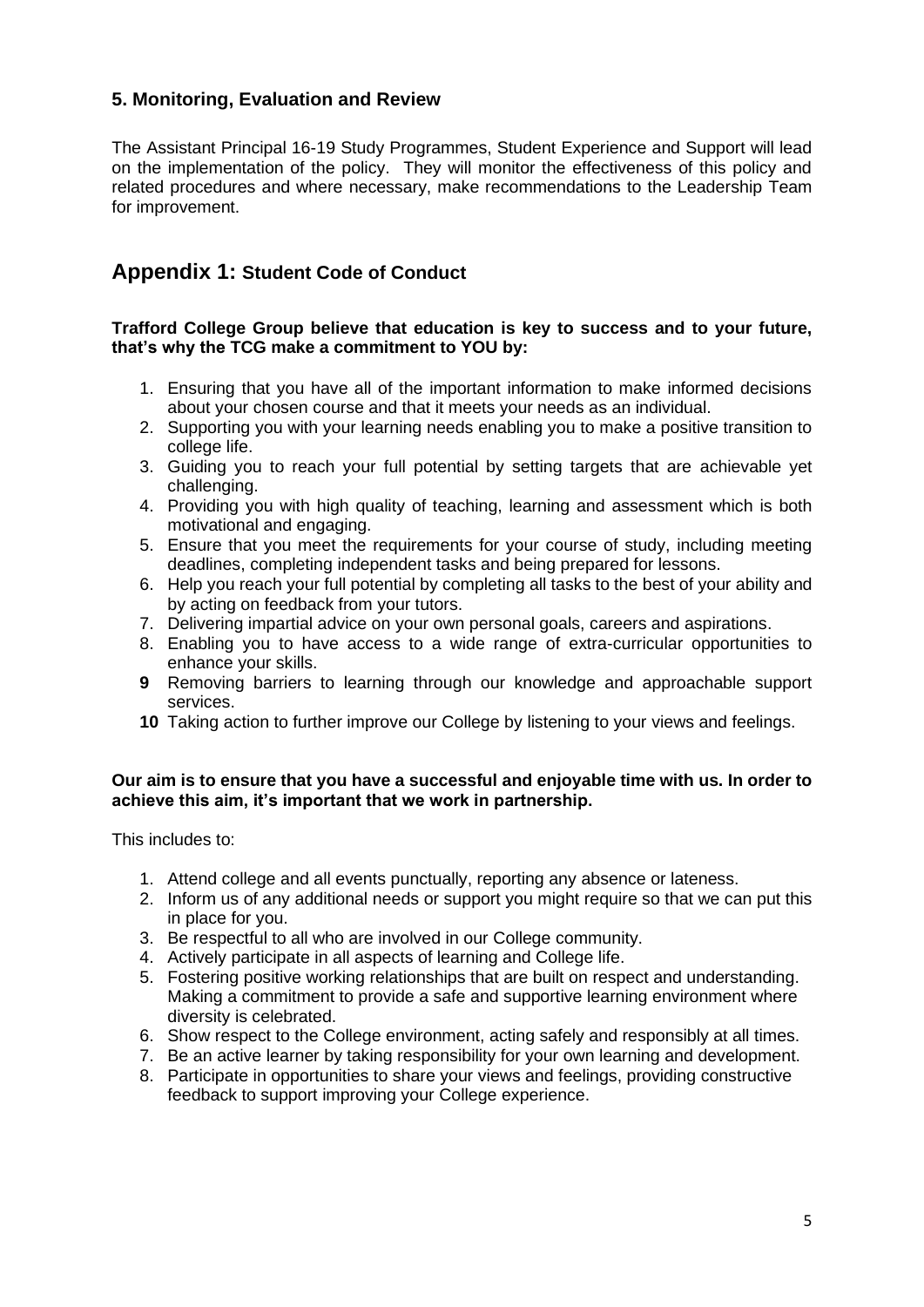#### **Student Guidelines**

#### **Use of Social Space Around Trafford College Group:**

- Students not behaving appropriately will be challenged.
- Repeated issues will lead to the implementation of the Learner Improvement Procedure. In these situations the Group reserves the right to refuse a student access to a social area if there are repeated issues, or close down an area if necessary. Students should not be sitting in corridors and will be challenged where this occurs.

#### **Behaviour in Specific Workshop Environments:**

- Certain areas of TCG contain specific workshop areas with their own health and safety risks and rules. Any student who breaks the rules in these environments is potentially putting themselves and others at risk. This constitutes gross misconduct and can lead to suspension.
- Tutors/Lecturers must ensure that students are aware of specific requirements and check their understanding and obligations in respect of this.

#### **Behaviour Within the Immediate Community:**

- TCG expects students to act as role models and ambassadors within the local community. Any anti-social behaviour within the surrounding estate areas of the Group campuses is classed as bringing the Group into disrepute and may result in action via the Learner Improvement Procedure.
- The Group works closely with local residents and Greater Manchester Police to ensure that the community is a safe area and free of anti-social behaviour.
- Smoking: Smoking is only permitted within designated smoking areas. This means cigarettes, including electronic cigarettes must only be used within this area and not on route to or from.
- In the area immediately outside the College gates, we request that students do not gather to smoke here as this is a gateway to the College and does not provide the positive image of the College which we wish to display. **Please Note:** You will be asked to move away from the immediate area of the College gates.

#### **Uniform and Equipment:**

• Some courses require students to bring specific equipment or wear a designated uniform. Students are always expected to adhere to these requirements. Repeated failure to do so will result in the application of the Learner Improvement Procedure.

#### **Café Retreat/Refectory:**

- Students are expected to treat the Café / Refectory area with respect. This includes clearing away any plates/cutlery and rubbish. Tables should be left clear once finished and rubbish put in the bins provided and trays/plates placed in the tray slots.
- Food and Drink around College:
	- $\triangleright$  Food bought in the Cafe Retreat / Refectory should be consumed in the areas provided and not taken into classrooms and other circulation areas including the LRC
	- $\triangleright$  When students bring food into the College from home, this should be eaten in Café Retreat/Refectory or in the student areas
	- $\triangleright$  Foods purchased in the surrounding outlets near to the College should be eaten before returning to the college premises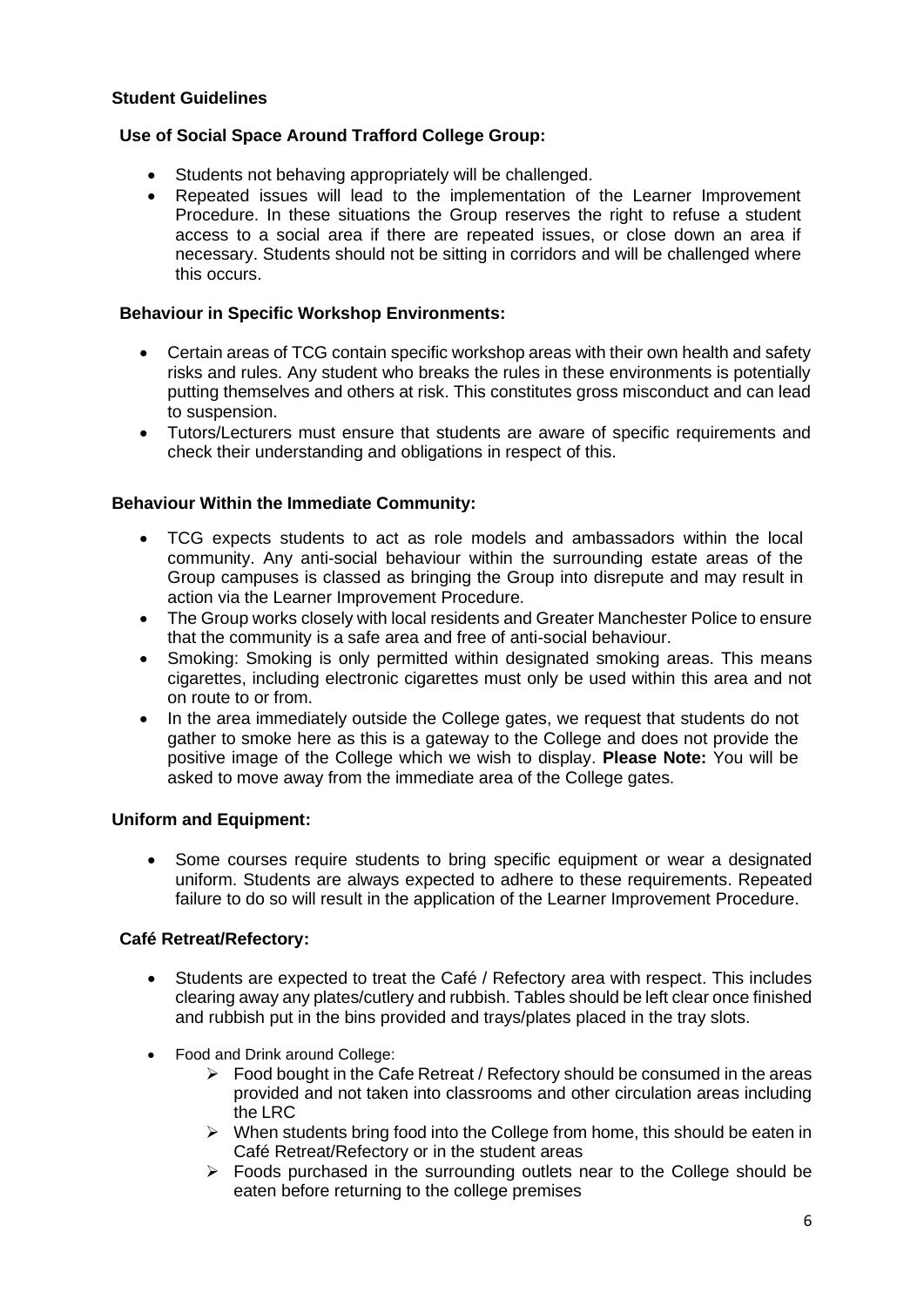#### **Use of the Learning Resource Centre (Library) and associated areas:**

- The Learning Resource Centres (LRCs) are committed to providing a pleasant and productive environment for all users to study, research and complete assignment work in, they are not social spaces. To ensure the LRCs are meeting these standards, learners must comply with all the college values and expected behaviours within the Code of Conduct and the Acceptable Use of Computer Facilities Procedure. Students who choose to enter the LRCs are also expected to:
	- $\triangleright$  Work quietly or silently (in designated rooms)
	- $\triangleright$  Switch mobile devices to silent mode and to keep the volume low on
	- $\triangleright$  personal devices and headphones
	- ➢ Not to be disorderly to other LRC users or staff by engaging in unwanted or inappropriate interaction
	- ➢ Return borrowed items (books, magazines etc.) on time
	- $\triangleright$  Leave promptly when requested to leave at closing times or during emergency situations
- LRC staff will challenge students who do not behave appropriately. Repeated ignoring of staff requests to comply may result in learners being asked to leave the LRC and the Learner Improvement Procedure instigated. Persistent failure to meet these expectations may also result in access to the LRCs being denied for a period of time.

#### **Drugs and Alcohol**

- Students should not come into College or attend any College event, under the influence of alcohol, illegal drugs or other self-administered substances that can impact on their performance and safety in College.
- Students should ensure that they do not bring alcohol, illegal drugs or drug paraphernalia (equipment) with them to college or to any college trip or event.
- This is covered under the TCG Gross Misconduct Policy and will result in a suspension from College as the College operates a zero-tolerance policy.
- **Please Note:** Confidential support is available for those who are concerned about their use of drugs and /or alcohol.